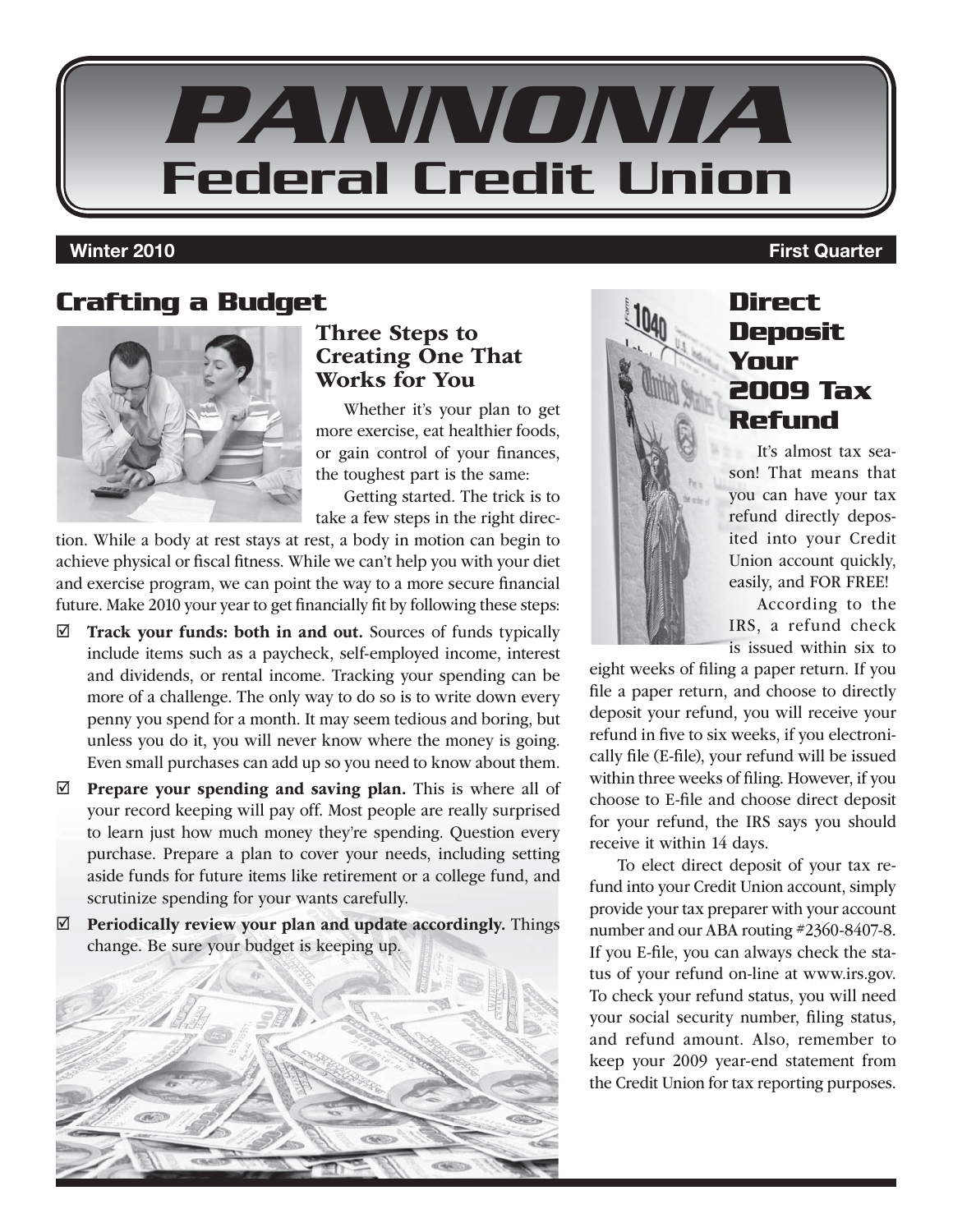#### **REG GG/ INTERNET GAMBLING NOTIFICATION**



Pursuant to the Unlawful Internet Gambling Enforcement Act of 2006 and Regulation GG, "restricted transactions" such as those in which a person accepts credit, funds, instruments or other proceeds from another person in connection with unlawful internet gambling, are prohibited from being processed through your account or relationship with Pannonia Federal Credit Union.

#### **USA PATRIOT ACT**

#### You Can Help Us in the War on Terrorism

The USA Patriot Act requires credit unions to take extra security precautions to help the government fight the funding of terrorism and money laundering activities. Federal law requires all financial institutions to obtain, verify and record identities of each person who opens an account. These new procedures are designed to prevent crimes, such as identity theft and account fraud that terrorists commit to finance their operations against the U.S. and its citizens.

#### Your Understanding and Cooperation Are Appreciated

When an account is opened or changed, you will be asked for your name, address, date of birth, and other information that will allow us to identify you. We also ask to see your driver's license or other identifying, government-issued documents. The definition of an account covers a broad range of regular financial transactions such as deposit, transaction, asset, or credit accounts; or other extension of credit. The required verification may be inconvenient for some but is a strong deterrent for terrorists and other criminals.

You can rest assured that we will only request the information required by the law and that we will use the information only for purposes of complying with the law. Your privacy is our top concern, and we will respect and protect it as always, consistent with the law's requirements.

Thanks for your understanding and help in this critical effort. The war on terrorism will be fought on many fronts, and this is one of them.

#### **Need a Home Loan? Start Here**

You may think of the Credit Union as the best place to get a car loan or to tuck away some savings. And it is. But did you know that we also offer home loans? When you finance your home through the Credit Union, you'll not only find great rates, but also the same

commitment to service excellence you've come to expect here. So why deal with an anonymous mortgage broker when you can do business with your friends at the Credit Union? As a member-owner, we treat you like family, not just a number. Whether you're a first-time homebuyer excited to be in your own place or experienced homeowners looking for new space, the Credit Union offers a range of mortgage products and terms to meet your needs.

For your loan sweet loan, contact the Credit Union.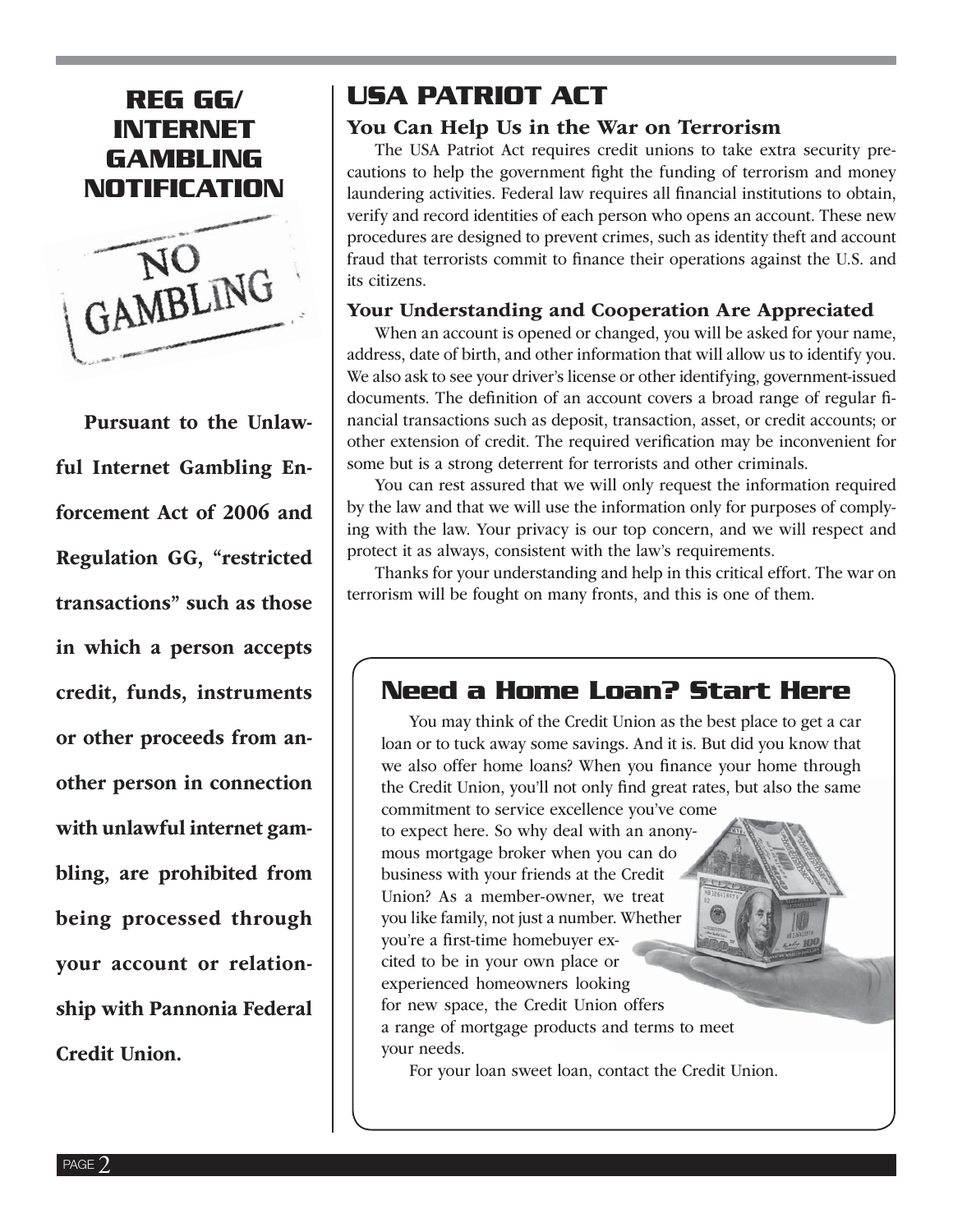# **Calendar of Events 2010**



MARTIN LUTHER KING, JR.

Monday, January 18, 2010



Sunday, February 14, 2010



Monday, February 15, 2010



Begins Sunday, March 14, 2010



Begins Monday, March 29, 2010

The Credit Union will be closing at 2 PM on Monday, March 29, 2010 and closed on Tuesday and Wednesday, March 30th & 31st 2010.



# **Tips on Protecting Yourself Against ID Theft**

Your credit union would like to help you guard against identity thieves. Here's what some experts recommend:

 $\mathbf{u}$ 

- $\circ$  If mailing personal checks, do not place them in your home mailbox. Mail them at the post office. This will prevent them from falling into the wrong hands.
- $\bullet$  Make sure your computer is protected with anit-virus and anti-spyware. Remember to keep it updated.
- Buy a shredder. Shred any unneeded mail and documents that contain personal information. Spend a little more on your shredder purchase and buy a crosscut shredder.
- Change your passwords at least once a year, including your online banking password.
- Pay attention to phishing schemes.
- Remember to check your credit report at least once a year.

# **Ready or Not: The Tax Man Cometh**

April 15, 2010 is just around the corner, so avoid that last-minute panic by getting the information you need to file organized now. Begin by labeling folders: one for income information (for example, W-2 forms and 1099 forms) and one for deductions (real estate tax bills, charitable gifts, mortgage interest). Also mark a folder for other information, such as the receipts for any energy efficiency improvements you made that qualify for a tax credit or a deduct-

ible contribution to a Traditional IRA. As forms from the Credit Union, any brokerage firms and other financial institutions arrive in the mail, put them in your income folder along with the tax information from your employer. Go through your checkbook register, credit card statements, and other receipts to look for your deductible items. Gathering the information over time means that when you are ready to tackle your taxes you will experience less stress. You'll have everything at hand. You can crunch the numbers faster if you do the taxes yourself or have a neat package ready for your tax advisor.